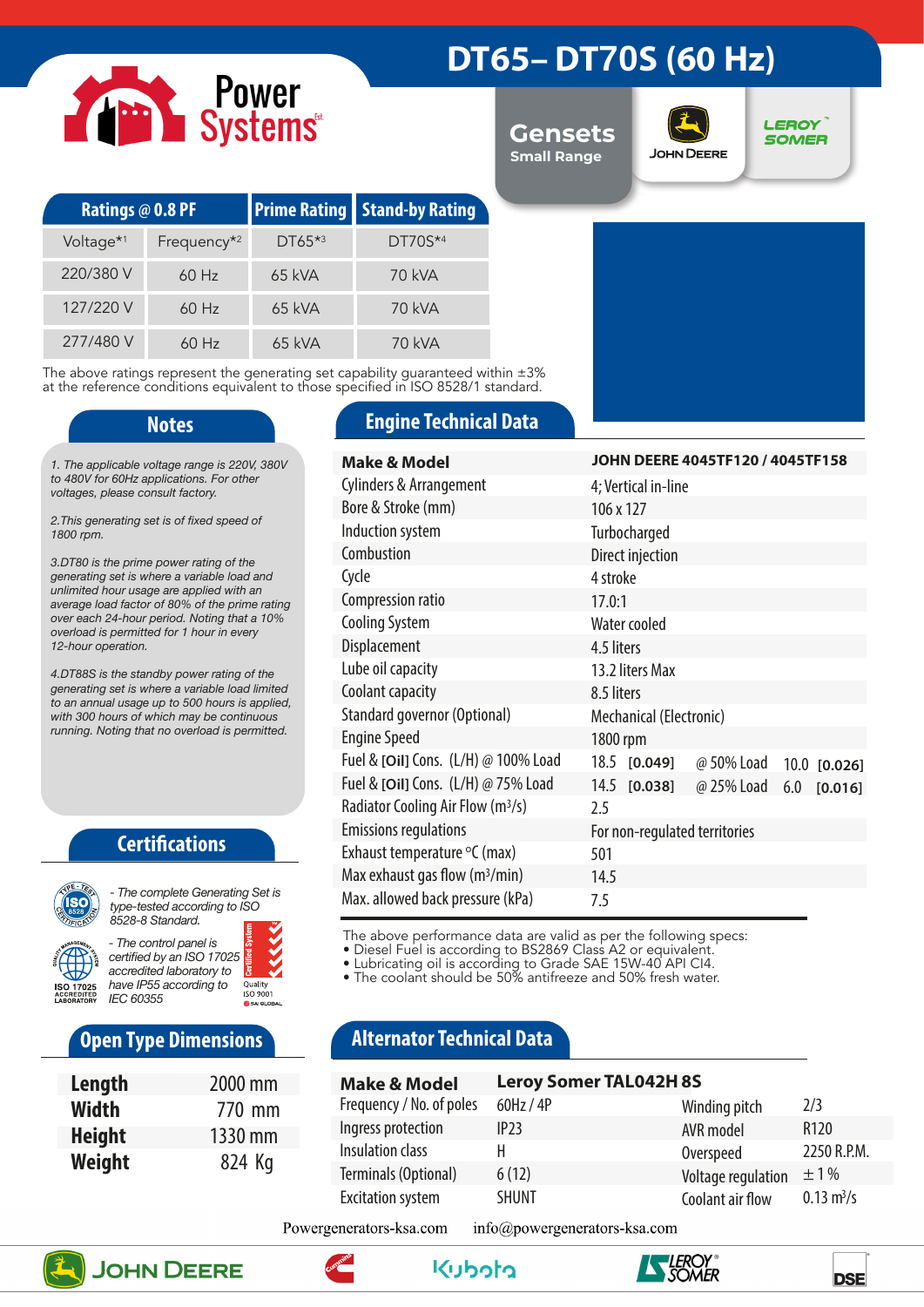

# **DT65– DT70S (60 Hz)**

**Gensets Small Range**



**LEROY SOMER** 

# **Control Panel Specifications**

GMP260MK (DSE6010 MKII) panel is an automatic start generating set panel of microprocessor-based design which is capable of interfacing with electronic engine through the can-bus J1939. It is fully configurable by front fascia buttons and PC software as well. If Mains voltage is to be monitored, DSE6020MKII can be offered.

Circuit Breaker Schneider or ABB, 3 Pole MCCB (4 Pole available as Optional)



# **Construction**

| <b>Sheet Fabrication</b> | CNC shearing & bending                                                                                                                                                                        |
|--------------------------|-----------------------------------------------------------------------------------------------------------------------------------------------------------------------------------------------|
| Paint type               | Heat-treated powder-coated                                                                                                                                                                    |
| Paint application        | Electrostatic corona spraying                                                                                                                                                                 |
| <b>Durability tests</b>  | • IMPACT [EN ISO 6272]<br>• Salt spray resistance [ASTM B117-73]<br>• Humidity Resistance [ASTM D2247]                                                                                        |
| Compliance               | • Panel is compliant with [ISO8528-8]<br>• Clearance & Creepage [IEC60355-1]<br>• Leakage current & Dielectric strength [IEC60355-1]<br>• Protection against electric shock [IEC600 364-4-41] |
| Degree of protection     | IP <sub>55</sub>                                                                                                                                                                              |
| Wire crimping            | • Crimping force up to 20KN<br>• Accuracy of 0.01mm<br>$\cdot$ Each crimping is checked by Komax CFA $+$                                                                                      |
| Wire coding              | • Wires are coded by wire color and cross-section<br>• Wires are coded by printed numbers<br>• Wires are coded by printed function of the wire                                                |

| <b>Protection</b><br>(standard) | (OPTIONAL Note <sup>1,3</sup> ) | <b>Control</b><br>(standard)   | (OPTIONAL Note <sup>1</sup> ) | <b>Instrumentation</b><br>(standard) | (OPTIONAL Note <sup>1,3</sup> )   |
|---------------------------------|---------------------------------|--------------------------------|-------------------------------|--------------------------------------|-----------------------------------|
| Over/Under AC voltage           | High oil temperature            | Remote start input             | Battery Changer: 5A, 10A, UL  | Gen AC Voltage: 3ph VLL & VLN        | Lube oil temperature              |
| Over / Under frequency          | High exhaust temperature        | <b>Emergency Stop button</b>   | Fuel pump control             | Gen Frequency: Hz                    | Exhaust temperature               |
| Delayed Over current            | Low fuel pressure               | Common Alarm volt-free contact | Extension:                    | Gen Current: 3 phase A               | Engine Inlet air (Boost) pressure |
| Short-circuit                   | Low coolant pressure            | Event log (50 events)          | Ethernet - Modbus TCP         | Power: KW, KVA, KVAR & PF            | Charging ammeter                  |
| Over KW                         | Low fuel level                  | <b>Weekly Exerciser</b>        | RS485- Modbus RTU             | Energy: KWhr, KVAhr, KVARhr          | Fuel pressure                     |
| High Engine Temperature         | Low oil level                   | Audible Alarm                  | Webnet – GPS tracker          | Lube Oil pressure                    | Coolant pressure                  |
| Low oil pressure                | High winding temperature        | <b>Standard CANbus J1939</b>   | Water in Fuel Detection.      | Engine coolant temperature           | Fuel level                        |
| Maintenance Alarm               | High bearing temperature        | Preheat control                |                               | <b>Battery DC Voltage</b>            | Lube oil level                    |
| High/Low Battery voltage        | Low boost pressure              |                                |                               | DC Alternator Voltage                | Winding temperature 3xRTD         |
| Low coolant level Note 2        | Fusible link fire protection    |                                |                               | <b>Engine Speed</b>                  | Bearing temperature RTD           |
|                                 | Low coolant temperature         |                                |                               | Operating hours                      |                                   |

Note 1: some OPTIONAL features could be standard if CANbus is established within electronic engines.

Note 2: Low coolant level protection is standard feature for Gensets above 200KVA, otherwise it is optional.

Note 3: There is limitation in the number of protections and measurements that can be offered with GMP260MK.

Other types of control Panels & Modules can be offered according to required specifications (DSE 7310/20, 7410/20, 8610, 8810 and Others).

Powergenerators-ksa.com

info@powergenerators-ksa.com



**JOHN DEERE** 





**DSE**